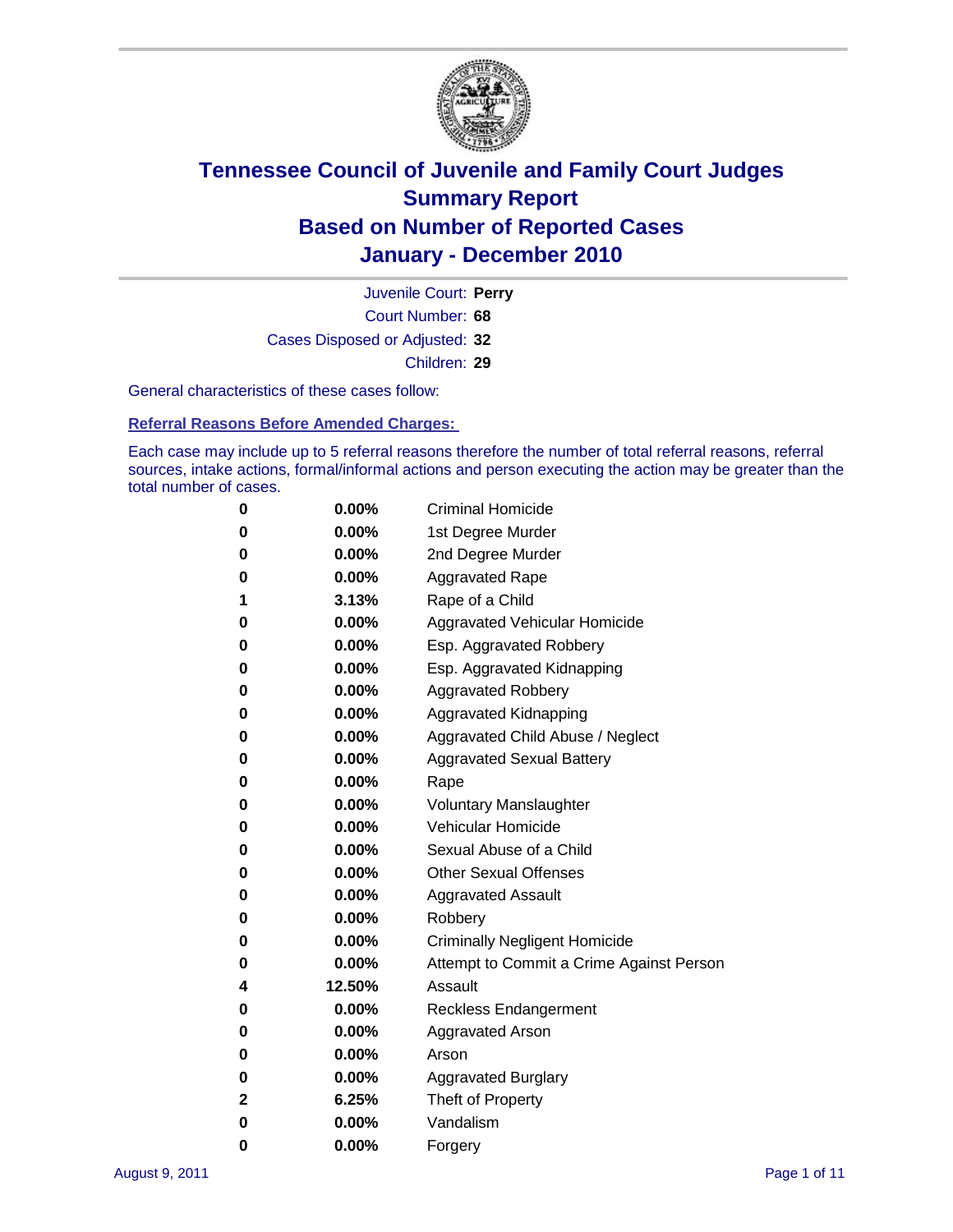

Court Number: **68** Juvenile Court: **Perry** Cases Disposed or Adjusted: **32** Children: **29**

#### **Referral Reasons Before Amended Charges:**

Each case may include up to 5 referral reasons therefore the number of total referral reasons, referral sources, intake actions, formal/informal actions and person executing the action may be greater than the total number of cases.

| $\bf{0}$     | 0.00% | <b>Worthless Checks</b>                                     |
|--------------|-------|-------------------------------------------------------------|
| 0            | 0.00% | Illegal Possession / Fraudulent Use of Credit / Debit Cards |
| 1            | 3.13% | <b>Burglary</b>                                             |
| 0            | 0.00% | Unauthorized Use of a Vehicle                               |
| 0            | 0.00% | <b>Cruelty to Animals</b>                                   |
| 0            | 0.00% | Sale of Controlled Substances                               |
| 0            | 0.00% | <b>Other Drug Offenses</b>                                  |
| 3            | 9.38% | Possession of Controlled Substances                         |
| 0            | 0.00% | <b>Criminal Attempt</b>                                     |
| 0            | 0.00% | Carrying Weapons on School Property                         |
| 0            | 0.00% | Unlawful Carrying / Possession of a Weapon                  |
| 0            | 0.00% | <b>Evading Arrest</b>                                       |
| 0            | 0.00% | Escape                                                      |
| 0            | 0.00% | Driving Under Influence (DUI)                               |
| 0            | 0.00% | Possession / Consumption of Alcohol                         |
| 0            | 0.00% | Resisting Stop, Frisk, Halt, Arrest or Search               |
| 0            | 0.00% | <b>Aggravated Criminal Trespass</b>                         |
| 0            | 0.00% | Harassment                                                  |
| 0            | 0.00% | Failure to Appear                                           |
| 0            | 0.00% | Filing a False Police Report                                |
| 0            | 0.00% | Criminal Impersonation                                      |
| 0            | 0.00% | <b>Disorderly Conduct</b>                                   |
| 0            | 0.00% | <b>Criminal Trespass</b>                                    |
| 0            | 0.00% | <b>Public Intoxication</b>                                  |
| 0            | 0.00% | Gambling                                                    |
| $\mathbf{2}$ | 6.25% | Traffic                                                     |
| 0            | 0.00% | <b>Local Ordinances</b>                                     |
| 0            | 0.00% | Violation of Wildlife Regulations                           |
| 0            | 0.00% | Contempt of Court                                           |
| 0            | 0.00% | Violation of Probation                                      |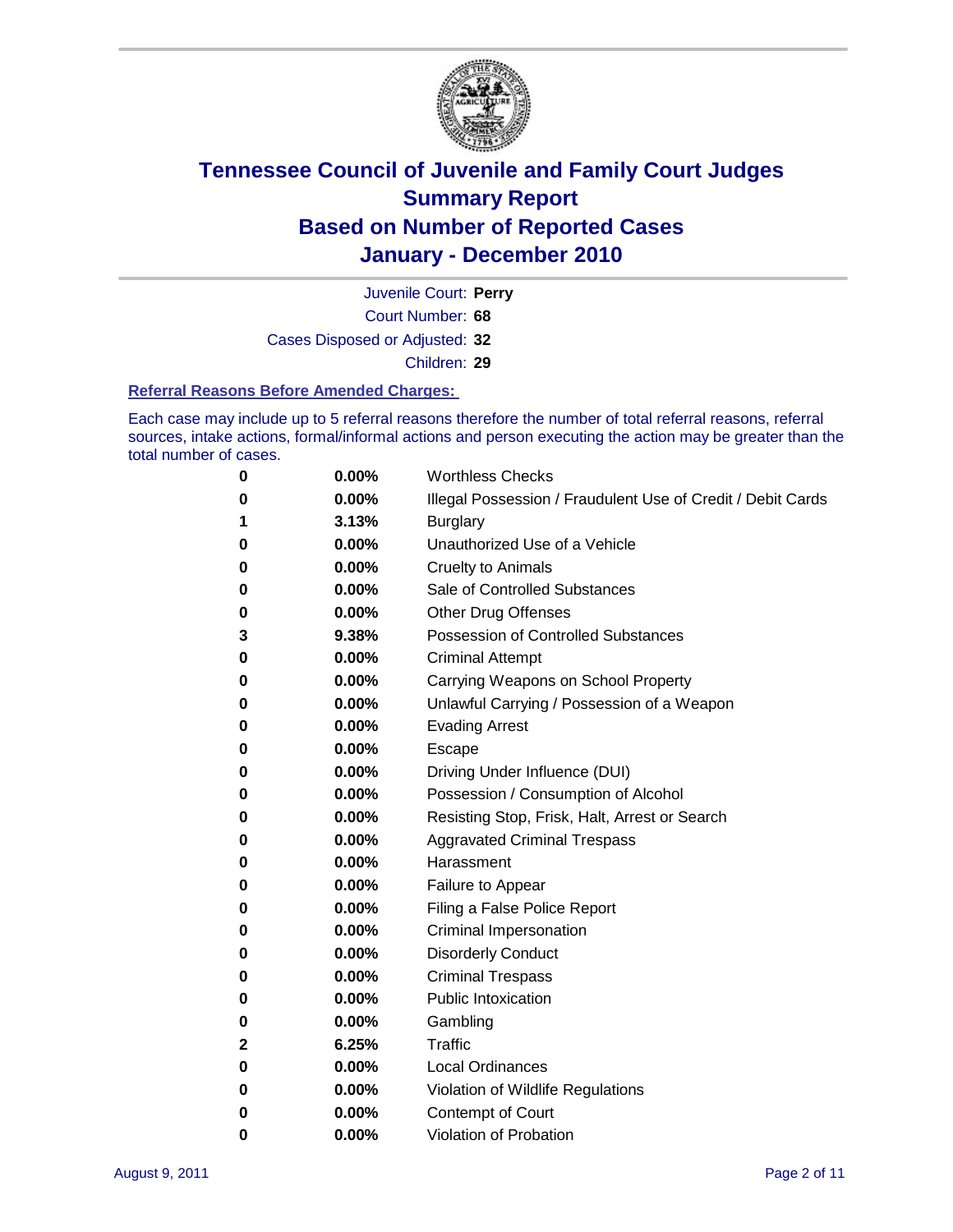

Court Number: **68** Juvenile Court: **Perry** Cases Disposed or Adjusted: **32** Children: **29**

#### **Referral Reasons Before Amended Charges:**

Each case may include up to 5 referral reasons therefore the number of total referral reasons, referral sources, intake actions, formal/informal actions and person executing the action may be greater than the total number of cases.

| 32       | 100.00%  | <b>Total Referrals</b>                 |
|----------|----------|----------------------------------------|
| 1        | 3.13%    | Other                                  |
| 0        | 0.00%    | <b>Consent to Marry</b>                |
| 0        | 0.00%    | <b>Request for Medical Treatment</b>   |
| 0        | 0.00%    | <b>Child Support</b>                   |
| 0        | 0.00%    | Paternity / Legitimation               |
| 0        | 0.00%    | Visitation                             |
| 0        | 0.00%    | Custody                                |
| 0        | $0.00\%$ | <b>Foster Care Review</b>              |
| 1        | 3.13%    | <b>Administrative Review</b>           |
| 0        | 0.00%    | <b>Judicial Review</b>                 |
| 0        | 0.00%    | Violation of Informal Adjustment       |
| 0        | 0.00%    | <b>Violation of Pretrial Diversion</b> |
| $\bf{0}$ | 0.00%    | <b>Termination of Parental Rights</b>  |
| 0        | 0.00%    | Dependency / Neglect                   |
| 0        | 0.00%    | <b>Physically Abused Child</b>         |
| 0        | $0.00\%$ | <b>Sexually Abused Child</b>           |
| 0        | $0.00\%$ | <b>Violation of Curfew</b>             |
| 0        | 0.00%    | Violation of a Valid Court Order       |
| 3        | 9.38%    | Possession of Tobacco Products         |
| 0        | $0.00\%$ | Out-of-State Runaway                   |
| $\bf{0}$ | 0.00%    | In-State Runaway                       |
| 5        | 15.63%   | Truancy                                |
| 9        | 28.13%   | Unruly Behavior                        |
| 0        | 0.00%    | Violation of Aftercare                 |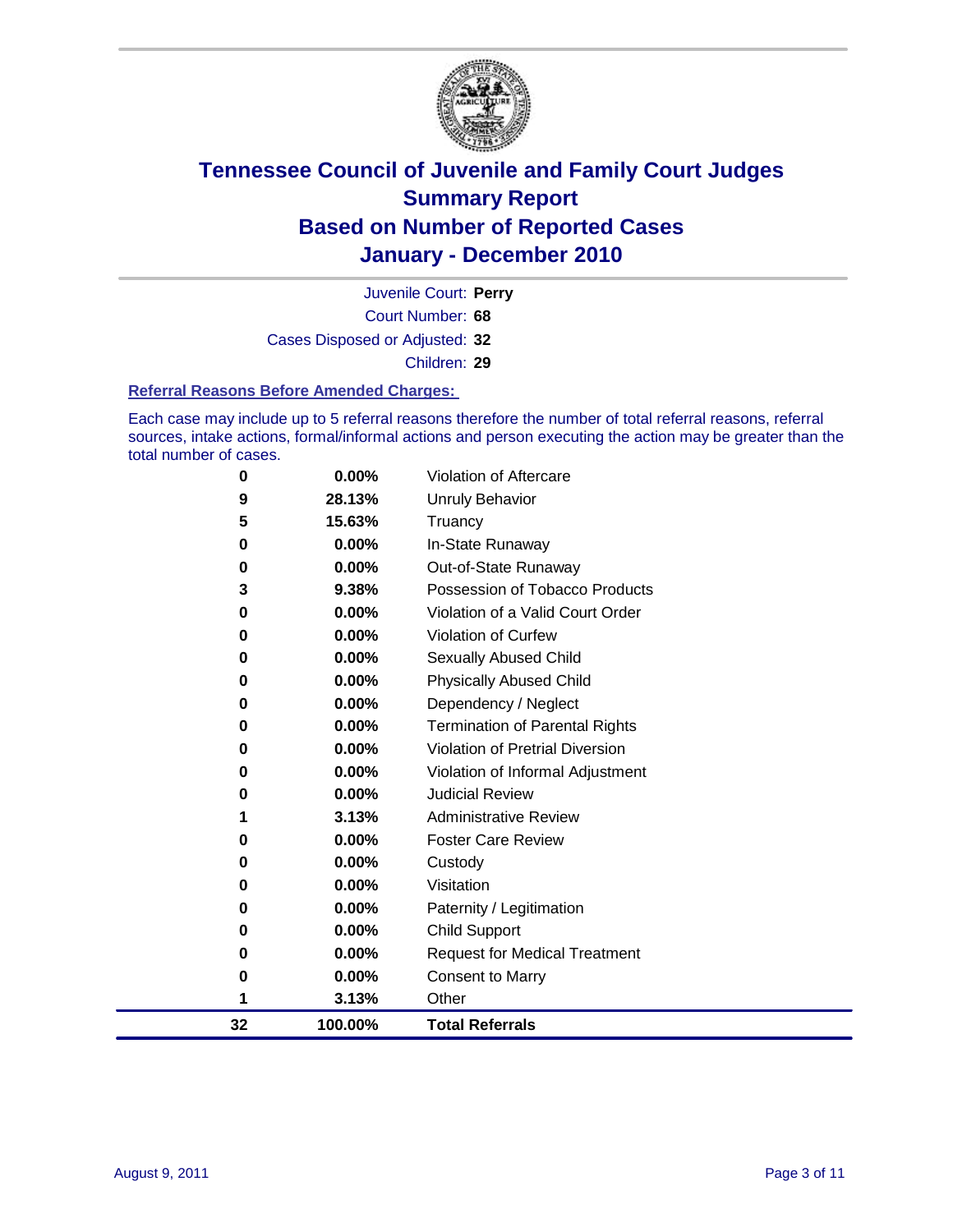

| 32                         | 100.00%                        | <b>Total Referral Sources</b>     |  |
|----------------------------|--------------------------------|-----------------------------------|--|
| 1                          | 3.13%                          | Other                             |  |
| 0                          | 0.00%                          | Unknown                           |  |
| 0                          | 0.00%                          | Hospital                          |  |
| 0                          | 0.00%                          | Child & Parent                    |  |
| 0                          | $0.00\%$                       | Victim                            |  |
| 0                          | $0.00\%$                       | <b>Other Court</b>                |  |
| 0                          | 0.00%                          | Social Agency                     |  |
| 1                          | 3.13%                          | <b>Court Staff</b>                |  |
| 0                          | $0.00\%$                       | <b>District Attorney's Office</b> |  |
| 0                          | 0.00%                          | <b>Other State Department</b>     |  |
| $\mathbf{2}$               | 6.25%                          | <b>DCS</b>                        |  |
| $\bf{0}$                   | 0.00%                          | <b>CSA</b>                        |  |
| 17                         | 53.13%                         | School                            |  |
| 0                          | 0.00%                          | Self                              |  |
| 0                          | 0.00%                          | <b>Relatives</b>                  |  |
| 1                          | 3.13%                          | Parents                           |  |
| 10                         | 31.25%                         | Law Enforcement                   |  |
| <b>Referral Sources: 1</b> |                                |                                   |  |
|                            |                                | Children: 29                      |  |
|                            | Cases Disposed or Adjusted: 32 |                                   |  |
|                            |                                | Court Number: 68                  |  |
|                            |                                | Juvenile Court: Perry             |  |
|                            |                                |                                   |  |

### **Age of Child at Referral: 2**

| 29 | 100.00%  | <b>Total Child Count</b> |
|----|----------|--------------------------|
| 0  | $0.00\%$ | <b>Unknown</b>           |
| 0  | 0.00%    | Ages 19 and Over         |
| 10 | 34.48%   | Ages 17 through 18       |
| 13 | 44.83%   | Ages 15 through 16       |
| 5  | 17.24%   | Ages 13 through 14       |
| 1  | 3.45%    | Ages 11 through 12       |
| 0  | 0.00%    | Ages 10 and Under        |

<sup>1</sup> If different than number of Referral Reasons (32), verify accuracy of your court's data.

<sup>2</sup> One child could be counted in multiple categories, verify accuracy of your court's data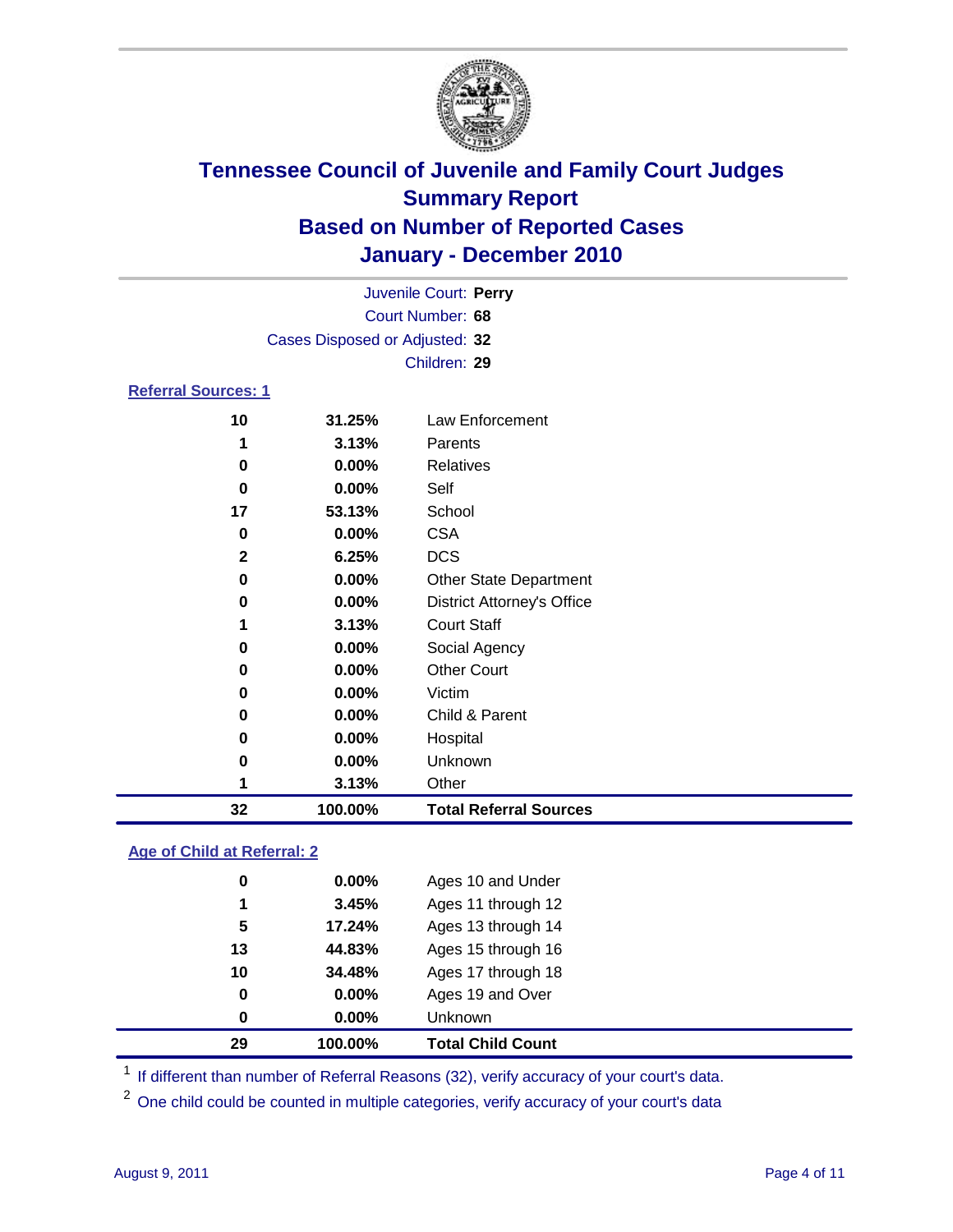

|                                         |                                | Juvenile Court: Perry    |
|-----------------------------------------|--------------------------------|--------------------------|
|                                         |                                | Court Number: 68         |
|                                         | Cases Disposed or Adjusted: 32 |                          |
|                                         |                                | Children: 29             |
| Sex of Child: 1                         |                                |                          |
| 24                                      | 82.76%                         | Male                     |
| 5                                       | 17.24%                         | Female                   |
| $\mathbf 0$                             | 0.00%                          | Unknown                  |
| 29                                      | 100.00%                        | <b>Total Child Count</b> |
| Race of Child: 1                        |                                |                          |
| 25                                      | 86.21%                         | White                    |
| 3                                       | 10.34%                         | African American         |
| $\mathbf 0$                             | 0.00%                          | Native American          |
| $\mathbf 0$                             | 0.00%                          | Asian                    |
| 1                                       | 3.45%                          | Mixed                    |
| 0                                       | 0.00%                          | Unknown                  |
| 29                                      | 100.00%                        | <b>Total Child Count</b> |
| <b>Hispanic Origin: 1</b>               |                                |                          |
| $\mathbf 0$                             | 0.00%                          | Yes                      |
| 29                                      | 100.00%                        | No                       |
| $\mathbf 0$                             | 0.00%                          | Unknown                  |
| 29                                      | 100.00%                        | <b>Total Child Count</b> |
| <b>School Enrollment of Children: 1</b> |                                |                          |
| 16                                      | 55.17%                         | Yes                      |
| 1                                       | 3.45%                          | No                       |
| 12                                      | 41.38%                         | Unknown                  |
| 29                                      | 100.00%                        | <b>Total Child Count</b> |

One child could be counted in multiple categories, verify accuracy of your court's data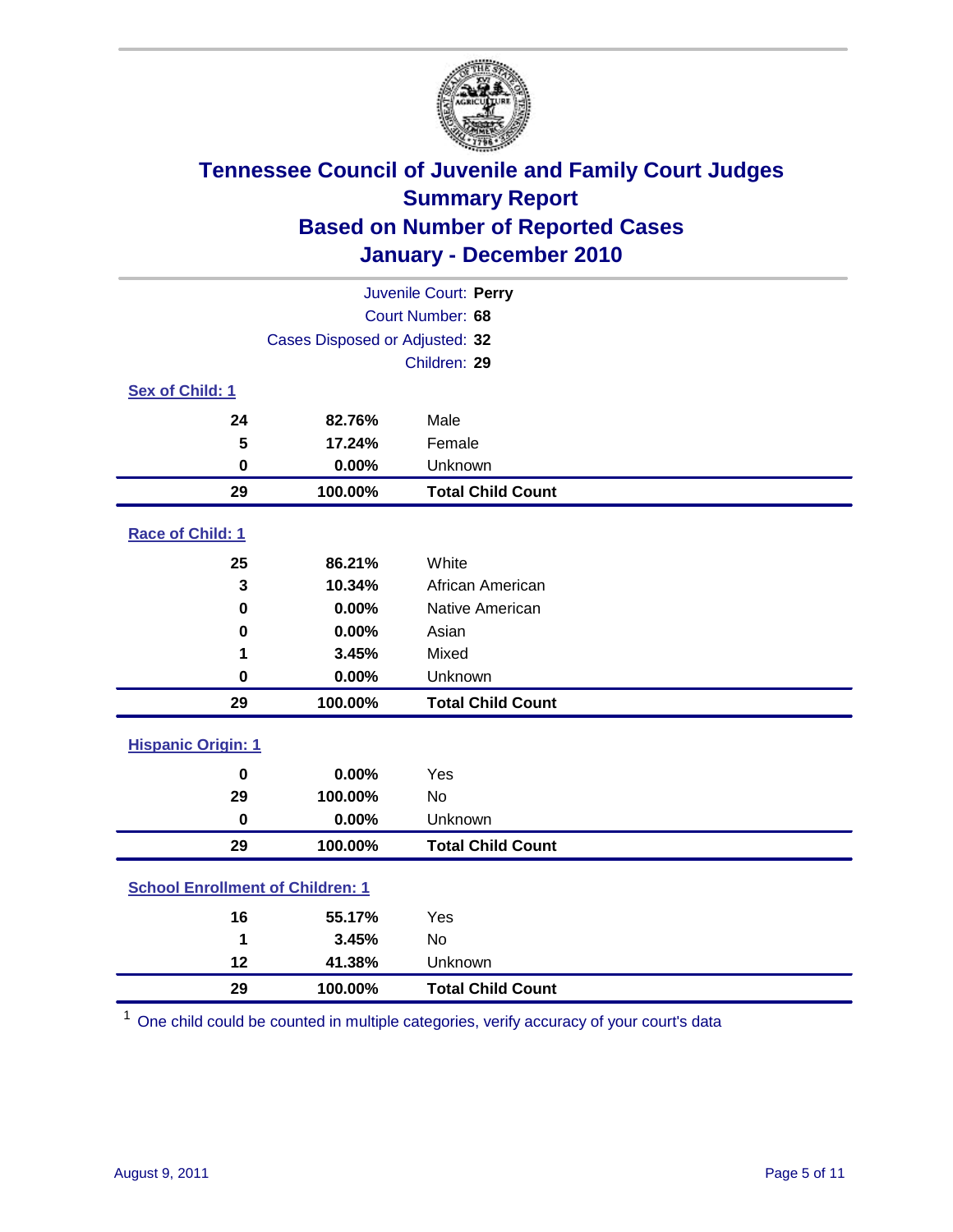

|    |                                                           | Juvenile Court: Perry        |
|----|-----------------------------------------------------------|------------------------------|
|    |                                                           | Court Number: 68             |
|    | Cases Disposed or Adjusted: 32                            |                              |
|    |                                                           | Children: 29                 |
|    | <b>Living Arrangement of Child at Time of Referral: 1</b> |                              |
| 7  | 24.14%                                                    | With Both Biological Parents |
| 2  | 6.90%                                                     | With Father and Stepmother   |
| 1  | 3.45%                                                     | With Mother and Stepfather   |
| 10 | 34.48%                                                    | <b>With Mother</b>           |
| 0  | $0.00\%$                                                  | With Father                  |
| 2  | 6.90%                                                     | <b>With Relatives</b>        |

**0.00%** With Adoptive Parents

| 0 | $0.00\%$ | With Foster Family      |
|---|----------|-------------------------|
| 0 | $0.00\%$ | In a Group Home         |
| 7 | 24.14%   | In a Residential Center |
| 0 | $0.00\%$ | In an Institution       |
| 0 | $0.00\%$ | Independent             |

**0.00%** Unknown

|    | $0.00\%$ | Other                    |  |
|----|----------|--------------------------|--|
| 29 | 100.00%  | <b>Total Child Count</b> |  |

### **Type of Detention: 2**

| 0  | $0.00\%$ | Other                       |
|----|----------|-----------------------------|
| 24 | 75.00%   | Does Not Apply              |
| 0  | $0.00\%$ | <b>Unknown</b>              |
| 0  | $0.00\%$ | Psychiatric Hospital        |
| 0  | 0.00%    | Jail - No Separation        |
| 0  | $0.00\%$ | Jail - Partial Separation   |
| 0  | 0.00%    | Jail - Complete Separation  |
| 1  | 3.13%    | Juvenile Detention Facility |
| 7  | 21.88%   | Non-Secure Placement        |
|    |          |                             |

<sup>1</sup> One child could be counted in multiple categories, verify accuracy of your court's data

<sup>2</sup> If different than number of Cases (32) verify accuracy of your court's data.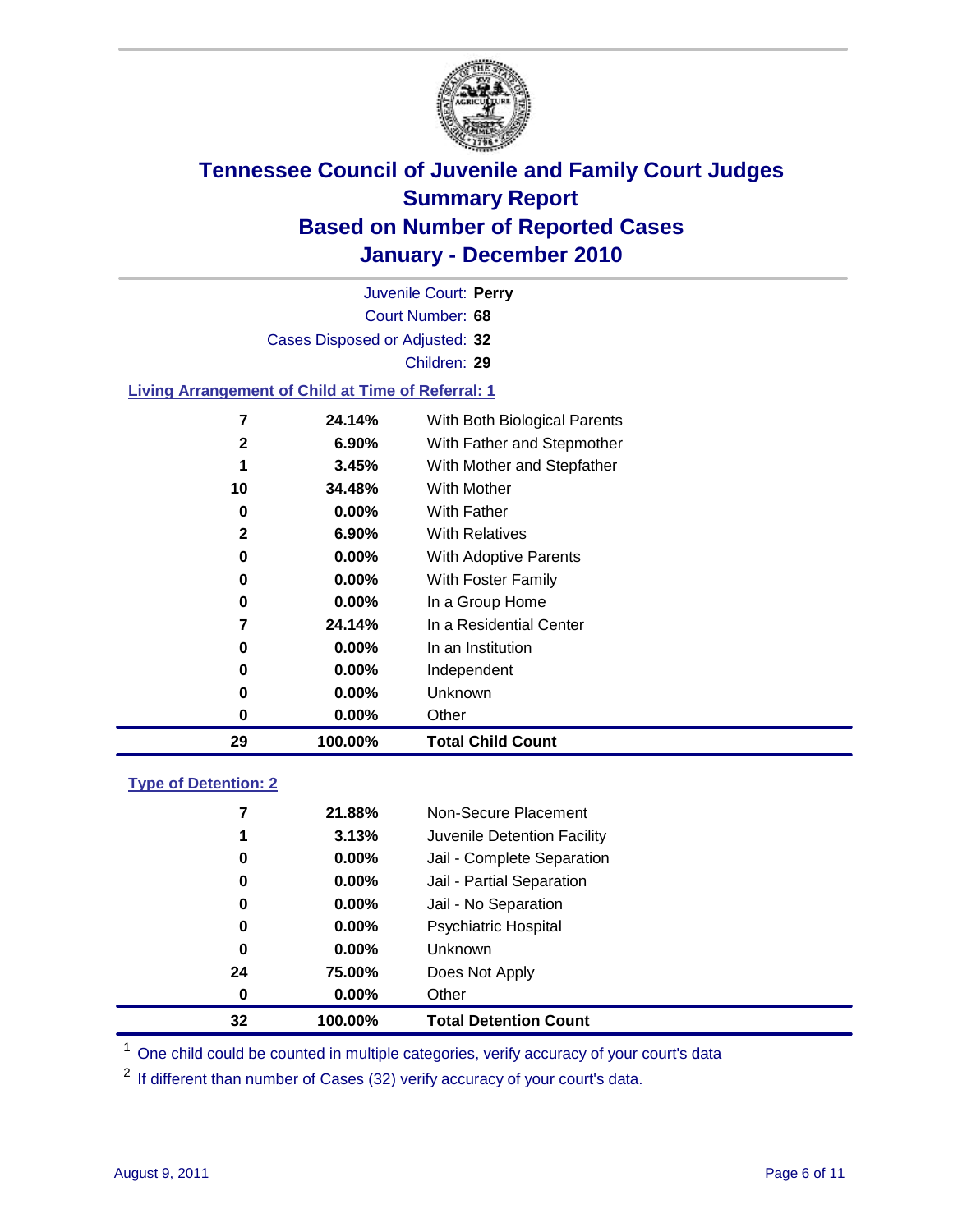

|                                                    |                                                | Juvenile Court: Perry               |  |  |
|----------------------------------------------------|------------------------------------------------|-------------------------------------|--|--|
|                                                    |                                                | Court Number: 68                    |  |  |
|                                                    | Cases Disposed or Adjusted: 32                 |                                     |  |  |
|                                                    |                                                | Children: 29                        |  |  |
| <b>Placement After Secure Detention Hearing: 1</b> |                                                |                                     |  |  |
| 30                                                 | 93.75%<br>Returned to Prior Living Arrangement |                                     |  |  |
| 0                                                  | 0.00%                                          | Juvenile Detention Facility         |  |  |
| 0                                                  | 0.00%                                          | Jail                                |  |  |
| 0                                                  | 0.00%                                          | Shelter / Group Home                |  |  |
| 0                                                  | 0.00%                                          | <b>Foster Family Home</b>           |  |  |
| 0                                                  | 0.00%                                          | Psychiatric Hospital                |  |  |
| 0                                                  | 0.00%                                          | Unknown                             |  |  |
| 2                                                  | 6.25%                                          | Does Not Apply                      |  |  |
| $\pmb{0}$                                          | 0.00%                                          | Other                               |  |  |
| 32                                                 | 100.00%                                        | <b>Total Placement Count</b>        |  |  |
| <b>Intake Actions: 2</b>                           |                                                |                                     |  |  |
| 32                                                 | 100.00%                                        | <b>Petition Filed</b>               |  |  |
| $\bf{0}$                                           | 0.00%                                          | <b>Motion Filed</b>                 |  |  |
| $\bf{0}$                                           | 0.00%                                          | <b>Citation Processed</b>           |  |  |
| 0                                                  | 0.00%                                          | Notification of Paternity Processed |  |  |
| $\bf{0}$                                           | 0.00%                                          | Scheduling of Judicial Review       |  |  |
| 0                                                  | 0.00%                                          | Scheduling of Administrative Review |  |  |
| 0                                                  | 0.00%                                          | Scheduling of Foster Care Review    |  |  |
| 0                                                  | 0.00%                                          | Unknown                             |  |  |
| 0                                                  | 0.00%                                          | Does Not Apply                      |  |  |
|                                                    |                                                |                                     |  |  |
| 0                                                  | 0.00%                                          | Other                               |  |  |

<sup>1</sup> If different than number of Cases (32) verify accuracy of your court's data.

<sup>2</sup> If different than number of Referral Reasons (32), verify accuracy of your court's data.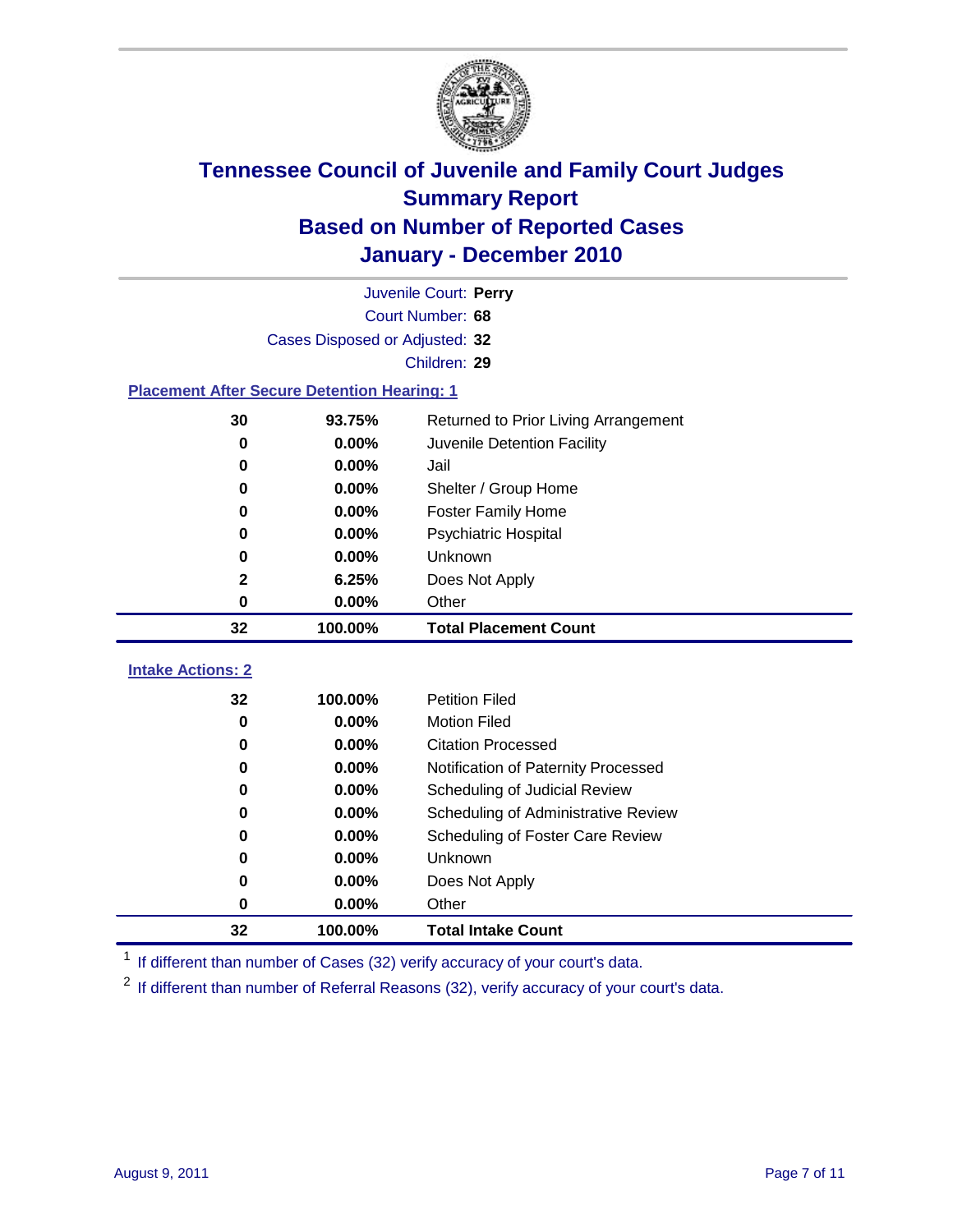

Court Number: **68** Juvenile Court: **Perry** Cases Disposed or Adjusted: **32** Children: **29**

### **Last Grade Completed by Child: 1**

| 29       | 100.00%  | <b>Total Child Count</b> |  |
|----------|----------|--------------------------|--|
| $\bf{0}$ | 0.00%    | Other                    |  |
| 28       | 96.55%   | Unknown                  |  |
| 0        | 0.00%    | Never Attended School    |  |
| 0        | 0.00%    | Graduated                |  |
| 0        | $0.00\%$ | <b>GED</b>               |  |
| 0        | 0.00%    | Non-Graded Special Ed    |  |
| 0        | $0.00\%$ | 12th Grade               |  |
| 0        | $0.00\%$ | 11th Grade               |  |
| 0        | $0.00\%$ | 10th Grade               |  |
| 0        | 0.00%    | 9th Grade                |  |
| 0        | 0.00%    | 8th Grade                |  |
| 1        | 3.45%    | 7th Grade                |  |
| 0        | 0.00%    | 6th Grade                |  |
| 0        | 0.00%    | 5th Grade                |  |
| 0        | $0.00\%$ | 4th Grade                |  |
| $\bf{0}$ | $0.00\%$ | 3rd Grade                |  |
| 0        | $0.00\%$ | 2nd Grade                |  |
| 0        | 0.00%    | 1st Grade                |  |
| 0        | $0.00\%$ | Kindergarten             |  |
| 0        | $0.00\%$ | Preschool                |  |
| $\bf{0}$ | 0.00%    | Too Young for School     |  |

### **Enrolled in Special Education: 1**

| 0  | $0.00\%$ | Yes                      |
|----|----------|--------------------------|
|    | 3.45%    | No                       |
| 28 | 96.55%   | <b>Unknown</b>           |
| 29 | 100.00%  | <b>Total Child Count</b> |

One child could be counted in multiple categories, verify accuracy of your court's data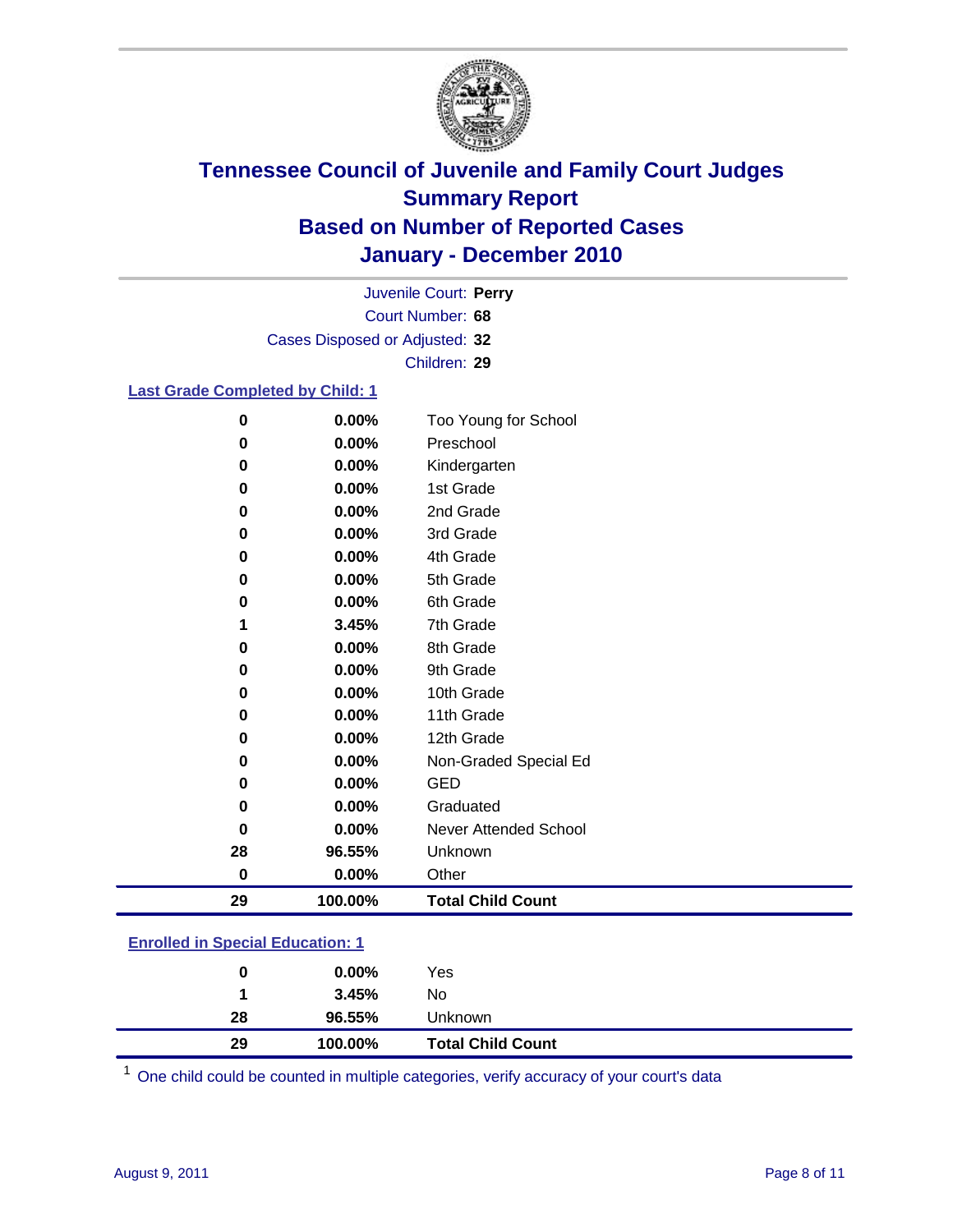

|                              |                                | Juvenile Court: Perry     |
|------------------------------|--------------------------------|---------------------------|
|                              |                                | Court Number: 68          |
|                              | Cases Disposed or Adjusted: 32 |                           |
|                              |                                | Children: 29              |
| <b>Action Executed By: 1</b> |                                |                           |
| 32                           | 100.00%                        | Judge                     |
| $\bf{0}$                     | $0.00\%$                       | Magistrate                |
| 0                            | 0.00%                          | <b>YSO</b>                |
| 0                            | 0.00%                          | Other                     |
| 0                            | 0.00%                          | Unknown                   |
| 32                           | 100.00%                        | <b>Total Action Count</b> |

### **Formal / Informal Actions: 1**

| 0            | $0.00\%$ | Dismissed                                        |
|--------------|----------|--------------------------------------------------|
| 12           | 37.50%   | Retired / Nolle Prosequi                         |
| 0            | $0.00\%$ | <b>Complaint Substantiated Delinquent</b>        |
| 0            | $0.00\%$ | <b>Complaint Substantiated Status Offender</b>   |
| 0            | $0.00\%$ | <b>Complaint Substantiated Dependent/Neglect</b> |
| 0            | $0.00\%$ | <b>Complaint Substantiated Abused</b>            |
| 0            | $0.00\%$ | <b>Complaint Substantiated Mentally III</b>      |
| 0            | $0.00\%$ | Informal Adjustment                              |
| 1            | 3.13%    | <b>Pretrial Diversion</b>                        |
| 0            | $0.00\%$ | <b>Transfer to Adult Court Hearing</b>           |
| 0            | $0.00\%$ | Charges Cleared by Transfer to Adult Court       |
| 5            | 15.63%   | Special Proceeding                               |
| 4            | 12.50%   | <b>Review Concluded</b>                          |
| 8            | 25.00%   | Case Held Open                                   |
| $\mathbf{2}$ | 6.25%    | Other                                            |
| 0            | 0.00%    | <b>Unknown</b>                                   |
| 32           | 100.00%  | <b>Total Action Count</b>                        |

<sup>1</sup> If different than number of Referral Reasons (32), verify accuracy of your court's data.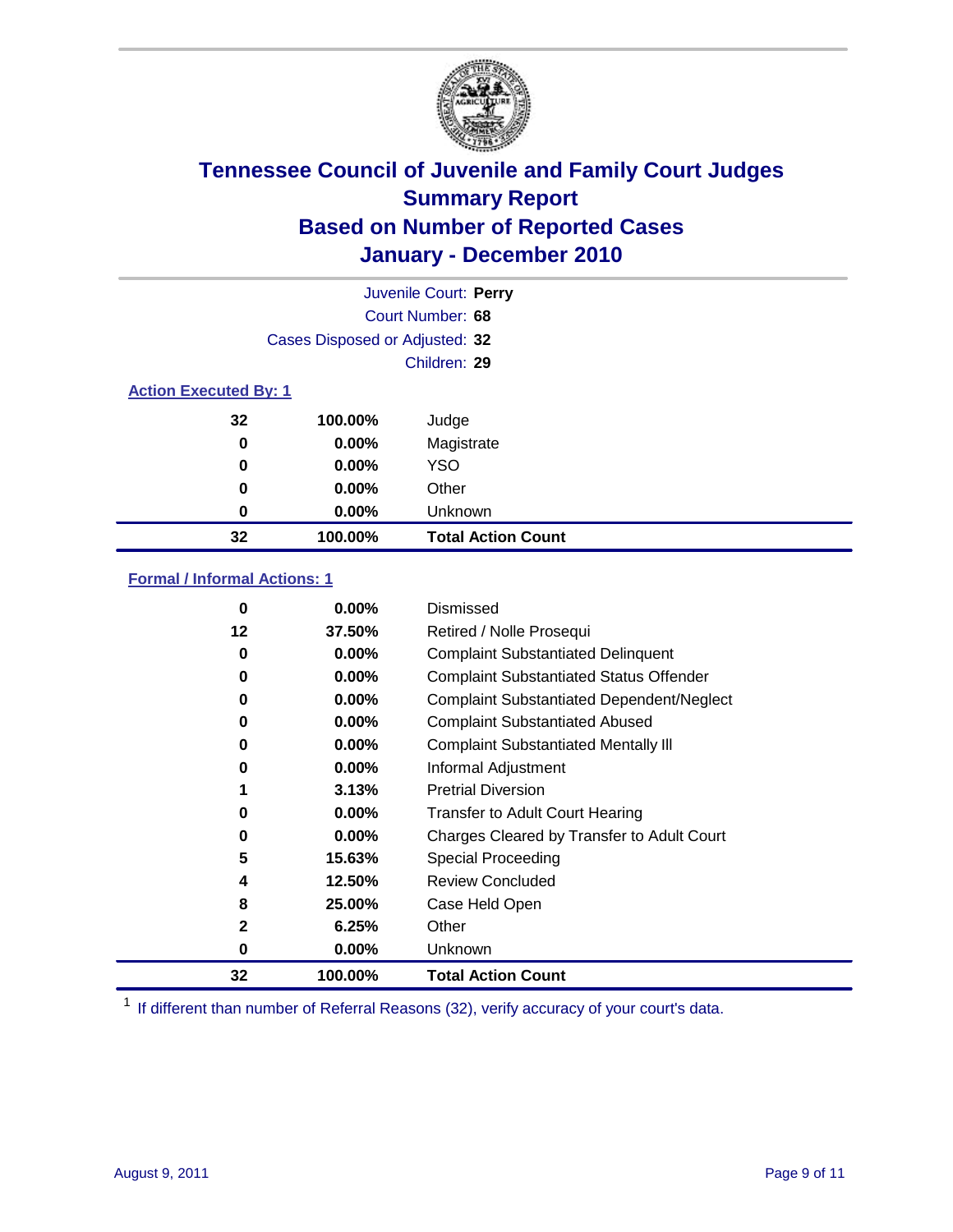

|                       |                                | Juvenile Court: Perry                                 |
|-----------------------|--------------------------------|-------------------------------------------------------|
|                       |                                | Court Number: 68                                      |
|                       | Cases Disposed or Adjusted: 32 |                                                       |
|                       |                                | Children: 29                                          |
| <b>Case Outcomes:</b> |                                | There can be multiple outcomes for one child or case. |
| 2                     | 4.55%                          | <b>Case Dismissed</b>                                 |
| 0                     | 0.00%                          | Case Retired or Nolle Prosequi                        |
| 2                     | 4.55%                          | Warned / Counseled                                    |
| 4                     | 9.09%                          | Held Open For Review                                  |
| 7                     | 15.91%                         | Supervision / Probation to Juvenile Court             |
| 1                     | 2.27%                          | <b>Probation to Parents</b>                           |
| 2                     | 4.55%                          | Referral to Another Entity for Supervision / Service  |
| 3                     | 6.82%                          | Referred for Mental Health Counseling                 |
| 2                     | 4.55%                          | Referred for Alcohol and Drug Counseling              |
| 1                     | 2.27%                          | <b>Referred to Alternative School</b>                 |
| 0                     | 0.00%                          | Referred to Private Child Agency                      |
| 0                     | 0.00%                          | Referred to Defensive Driving School                  |
| 0                     | 0.00%                          | Referred to Alcohol Safety School                     |
| 1                     | 2.27%                          | Referred to Juvenile Court Education-Based Program    |
| 1                     | 2.27%                          | Driver's License Held Informally                      |
| 0                     | 0.00%                          | <b>Voluntary Placement with DMHMR</b>                 |
| 0                     | 0.00%                          | <b>Private Mental Health Placement</b>                |
| 0                     | 0.00%                          | <b>Private MR Placement</b>                           |
| 0                     | 0.00%                          | Placement with City/County Agency/Facility            |
| 0                     | 0.00%                          | Placement with Relative / Other Individual            |
| 6                     | 13.64%                         | Fine                                                  |
| 2                     | 4.55%                          | <b>Public Service</b>                                 |
| 3                     | 6.82%                          | Restitution                                           |
| 0                     | 0.00%                          | <b>Runaway Returned</b>                               |
| 0                     | 0.00%                          | No Contact Order                                      |
| 0                     | 0.00%                          | Injunction Other than No Contact Order                |
| 0                     | 0.00%                          | <b>House Arrest</b>                                   |
| 0                     | 0.00%                          | <b>Court Defined Curfew</b>                           |
| 0                     | 0.00%                          | Dismissed from Informal Adjustment                    |
| 0                     | 0.00%                          | <b>Dismissed from Pretrial Diversion</b>              |
| 0                     | 0.00%                          | Released from Probation                               |
| 0                     | 0.00%                          | <b>Transferred to Adult Court</b>                     |
| 0                     | $0.00\%$                       | <b>DMHMR Involuntary Commitment</b>                   |